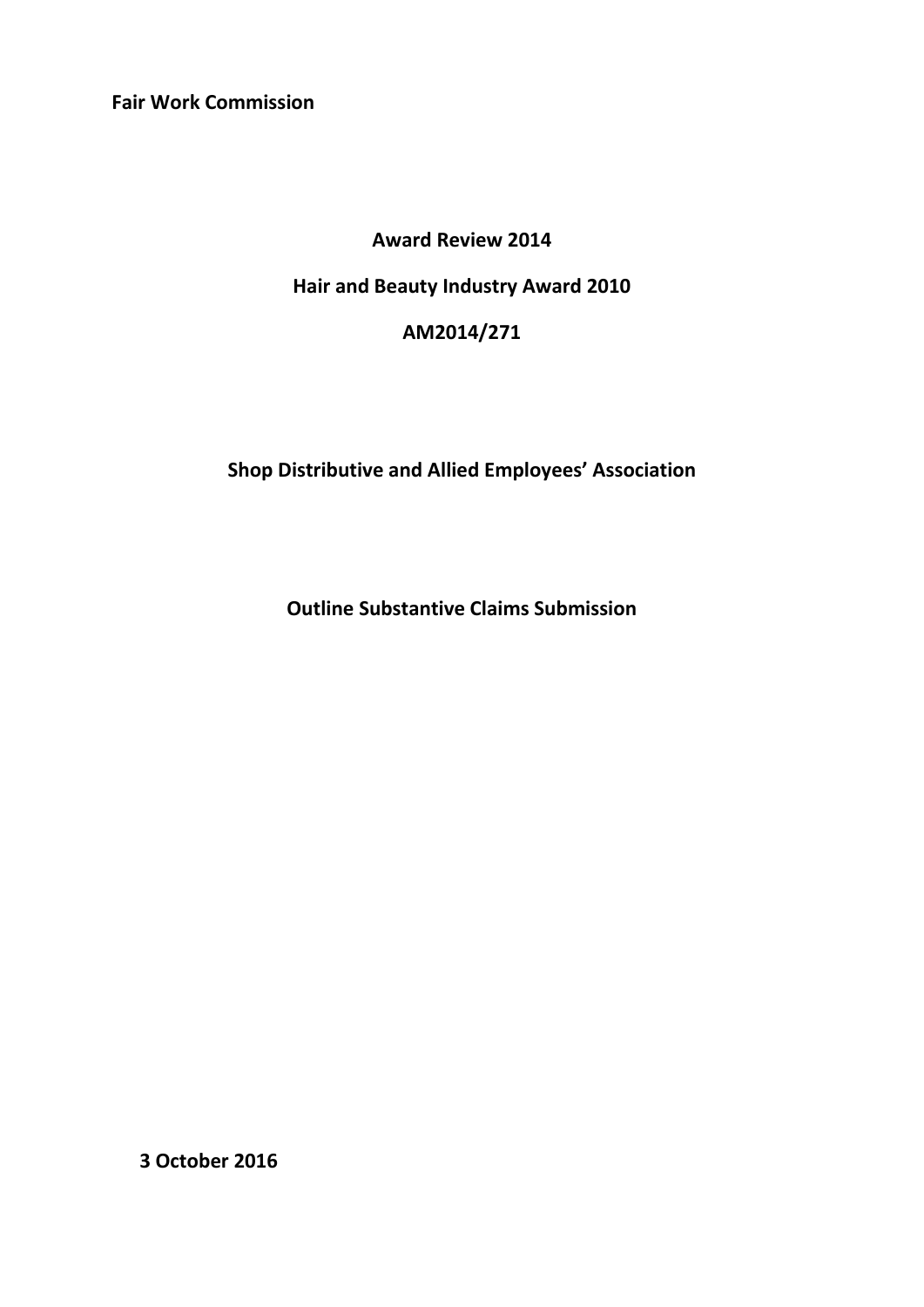- 1. The SDA makes this submission in accordance with the Statement [2016] FWC 6062 issued by FWC on 26 August 2016.
- 2. The Statement requires parties to submit a written short outline confirming the substantive claims they wish to pursue.
- 3. The SDA had previously provided details of such claims in March 2015.
- 4. Detailed in the following paragraphs is the current position on each of the claims.

#### **Full-Time Employees – clause 11**

- 5. The current clause simply states:
	- 11. Full-time Employees

A full-time employee is an employee who is engaged to work an average of 38 hours per week.

- 6. The SDA is seeking to vary clause 11 Full-time employees, to include the requirement for agreement in writing at the time of engagement on a regular pattern of work and the requirements for variation to the pattern of work, which is contained in the Award for part-time employees at clause 12.2, 12.3 and 12.4.
- 7. The SDA also seeks to vary clause 11 of the Award to include a minimum shift of 4 hours for full-time employees. There is currently no minimum shift entitlement for full-time employees.
- 8. The proposed wording would be:

#### **11**. **Full-time employees**

A full-time employee is an employee who is engaged to work an average of 38 hours per week. The minimum hours per shift will be 4 hours.

- 11.1 At the time of first being employed, the employer and the full-time employee will agree, in writing, on a regular pattern of work.
- 9. At this time, it would appear this would be a merits based case.

#### **Payment of wages – clause 25**

10. This matter is now before the relevant common claim proceeding.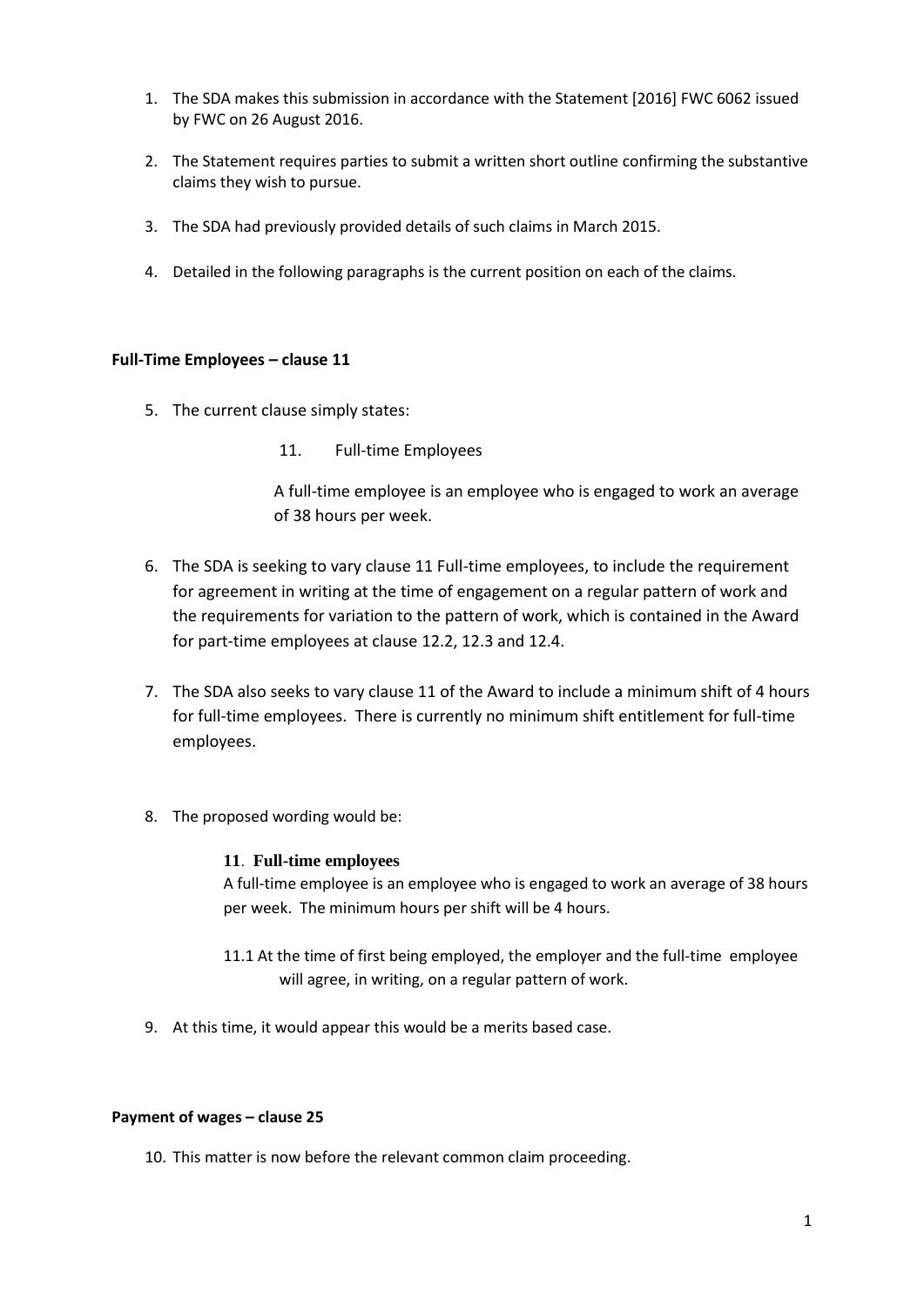## **Notification of rosters– clause 29**

- 11. The SDA seeks to amend this clause to;
	- a. require employers to notify staff in writing (which may include by electronic means) of the rostering requirements specified in clause 29.1.
	- b. insert a requirement for employers to retain superseded roster notices for 12 months, which will, on request, be produced for inspection by an authorised person.
	- c. Insert into clause 29.4, wording in bold so that it reads: Rosters for permanent employees, including any changes where applicable, must be notified to employees at least 14 days in advance.
- 12. The SDA proposes the following clause :

#### 29. **Notification of rosters**

- 29.1 The employer will notify the employee in writing (which may include by electronic means) of:
	- (a) the number of ordinary hours to be worked each week;
	- (b) the days of the week on which work is to be performed; and
	- (c) the commencing and ceasing time of work for each day of the week.
- 29.2 The employer will retain superseded notices for 12 months. The roster will, on request, be produced for inspection by an authorised person.
- 29.3 Due to unexpected operational requirements, an employee's roster for a given day may be changed by mutual agreement with the employee prior to the employee arriving for work.
- 29.4 Rosters for permanent employees, including any changes where applicable, must be notified to employees at least 14 days in advance.
- 29.5 Rosters may be changed at any time by mutual agreement between the employer and employee.
- 29.6 An employee's roster may not be changed with the intent of avoiding payment of penalties, loadings or other benefits applicable. Should such circumstances arise the employee will be entitled to such penalty, loading or benefit as if the roster had not been changed.
- 13. At this time, it would appear this would be a merits based case.

#### **Rostering principles – clause 30**

- 14. Currently, the Rostering principles clause simply states:
	- *30.1 A roster period cannot exceed four weeks.*

*30.2 Ordinary hours will be worked on not more than five days in each week, provided that if ordinary hours are worked on six days in one week, ordinary hours in the following week will be worked on no more than four days.*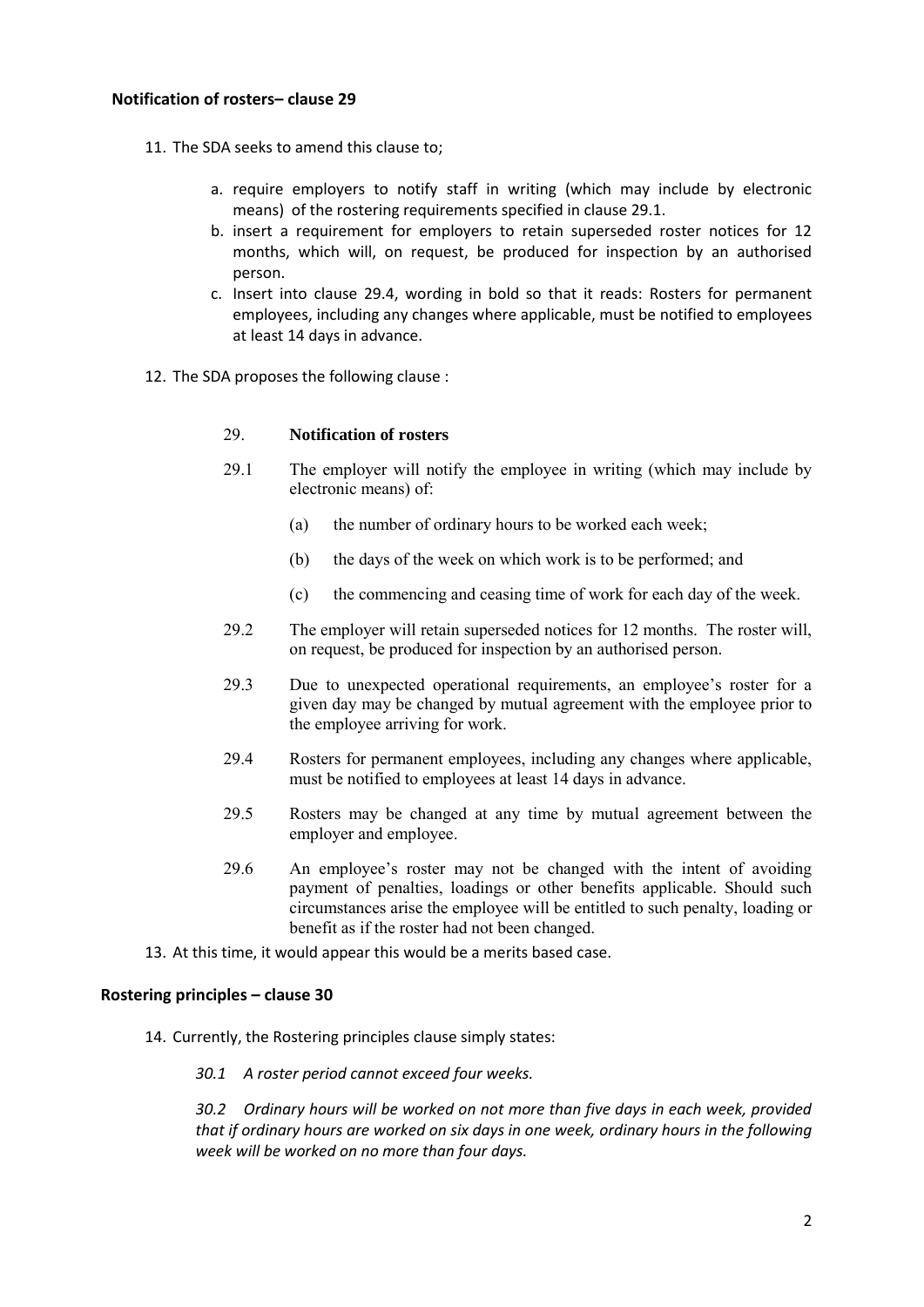- 15. The SDA seeks to insert a provision for employees regularly working Sundays, to ensure that such employees are entitled to have three consecutive days off each four weeks which includes a Saturday and Sunday.
- 16. The SDA also seeks to provide greater clarity around the operation of the 38 hour week.
- 17. The following is the proposed wording of the provisions:

### 30. *Rostering principles*

- 30.1 *A roster period cannot exceed four weeks.*
- 30.2 *Ordinary hours will be worked on not more than five days in each week, provided that if ordinary hours are worked on six days in one week, ordinary hours in the following week will be worked on no more than four days.*

## 30.3 *Consecutive days off*

- (a) *Ordinary hours will be worked so as to provide an employee with two consecutive days off each week or three consecutive days off in a two week period.*
- (b) *This requirement will not apply where the employee requests in writing and the employer agrees to other arrangements, which are to be recorded in the time and wages records. It cannot be made a condition of employment that an employee make such a request.*
- (c) *An employee can terminate the agreement by giving four weeks' notice to the employer.*
- 30.4 *Ordinary hours and any reasonable additional hours may not be worked over more than six consecutive days.*
- 30.5 *Employees regularly working Sundays* 
	- (a) *An employee who regularly works Sundays will be rostered so as to have three consecutive days off each four weeks and the consecutive days off will include Saturday and Sunday.*
	- (b) *This requirement will not apply where the employee requests in writing and the employer agrees to other arrangements which are to be recorded in the time and wages records. It cannot be made a condition of employment that an employee make such a request.*
	- (c) *An employee can terminate the agreement by giving four weeks' notice to the employer.*
- and

#### 32. *38 hour week rosters for full-time employees*

- 32.1 *A full-time employee will be rostered for an average of 38 hours per week, worked in any of the following forms or by agreement over a longer period:* 
	- (a) *38 hours in one week;*
	- (b) *76 hours in two consecutive weeks;*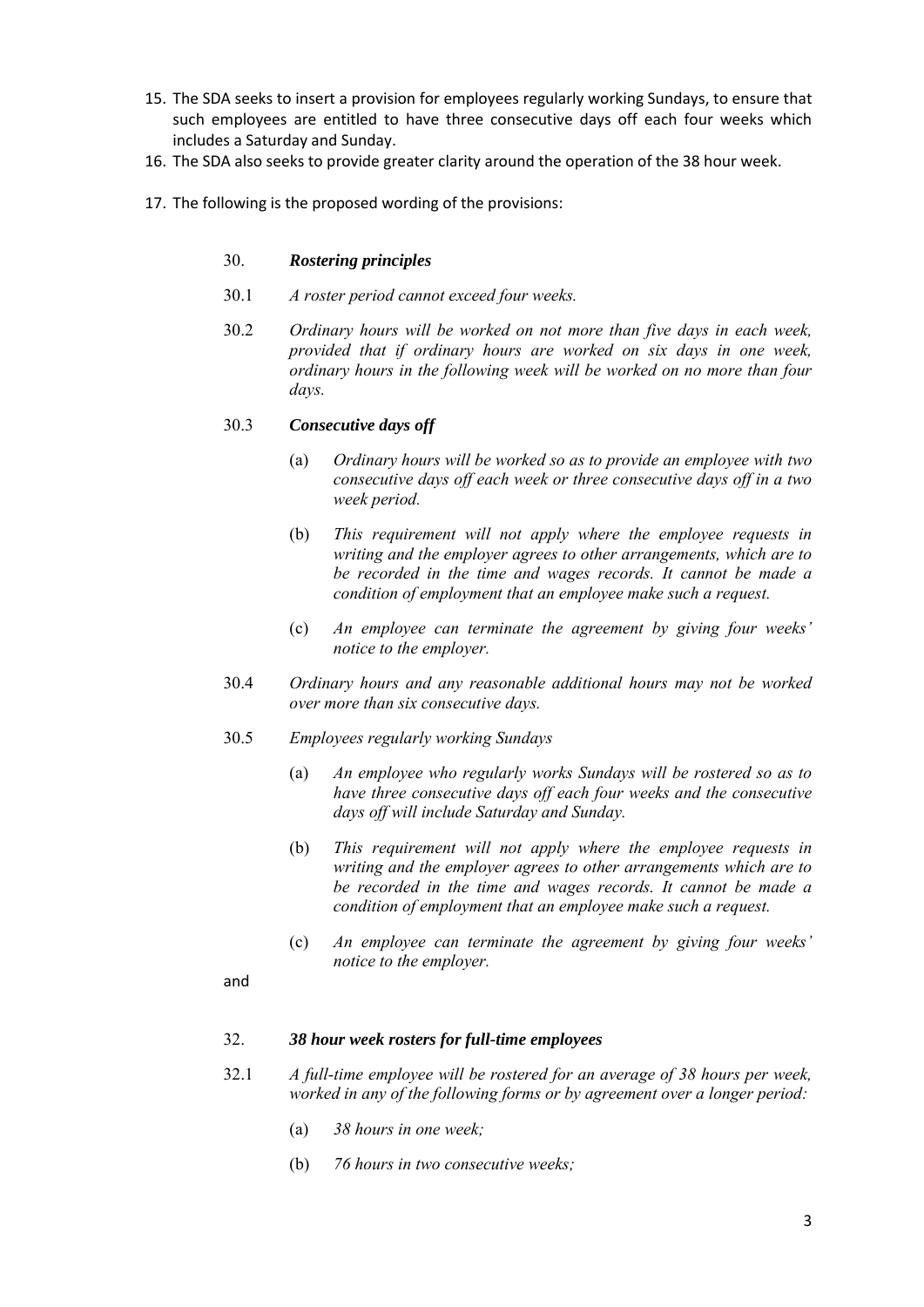- (c) *114 hours in three consecutive weeks; or*
- (d) *152 hours in four consecutive weeks.*
- 32.2 *The 38 hour week may be worked in any one of the following methods:* 
	- (a) *shorter days, that is 7.6 hours;*
	- (b) *a shorter day or days each working week;*
	- (c) *a shorter fortnight, i.e. four hours off in addition to the rostered day off;*
	- (d) *a fixed day off in a four week cycle;*
	- (e) *a rotating day off in a four week cycle;*
	- (f) *an accumulating day off in a four week cycle, with a maximum of five days being accumulated in five cycles.*

18. At this time, it would appear this would be a merits based case.

## **Overtime – clause 31**

- 19. The SDA seeks the following variations to the Overtime clause:
	- a. Insert wording to ensure that there is no ambiguity as to the payment of overtime for all permanent and casual employees performing work which goes beyond the times and patterns considered 'ordinary' as per the award. This matter is before the Casual and Part time Full Bench
	- b. Overtime to be paid at double time after 2 hours worked
- 20. At this time only point b needs to be dealt with. It would appear this would be a merits based case.

#### **Casual rate for evening and weekend work – clause 29.4**

21. This matter is before the Part time and Casual Full Bench

#### **Compassionate leave – clause 33**

- 22. The SDA seeks to vary the compassionate leave clause to provide the following entitlements to employees:
	- a. include the terms 'foster parent' and 'step parent';
	- b. increase the entitlement of leave from two to three days per occasion (paid for permanent employees, unpaid for casuals);
	- c. insert wording which clearly states that casuals are to be re-engaged following such leave;
	- d. include additional leave of absence for eligible interstate and/or overseas deaths; and
	- e. provide that paid compassionate leave includes any applicable penalty rates, not ordinary time rates.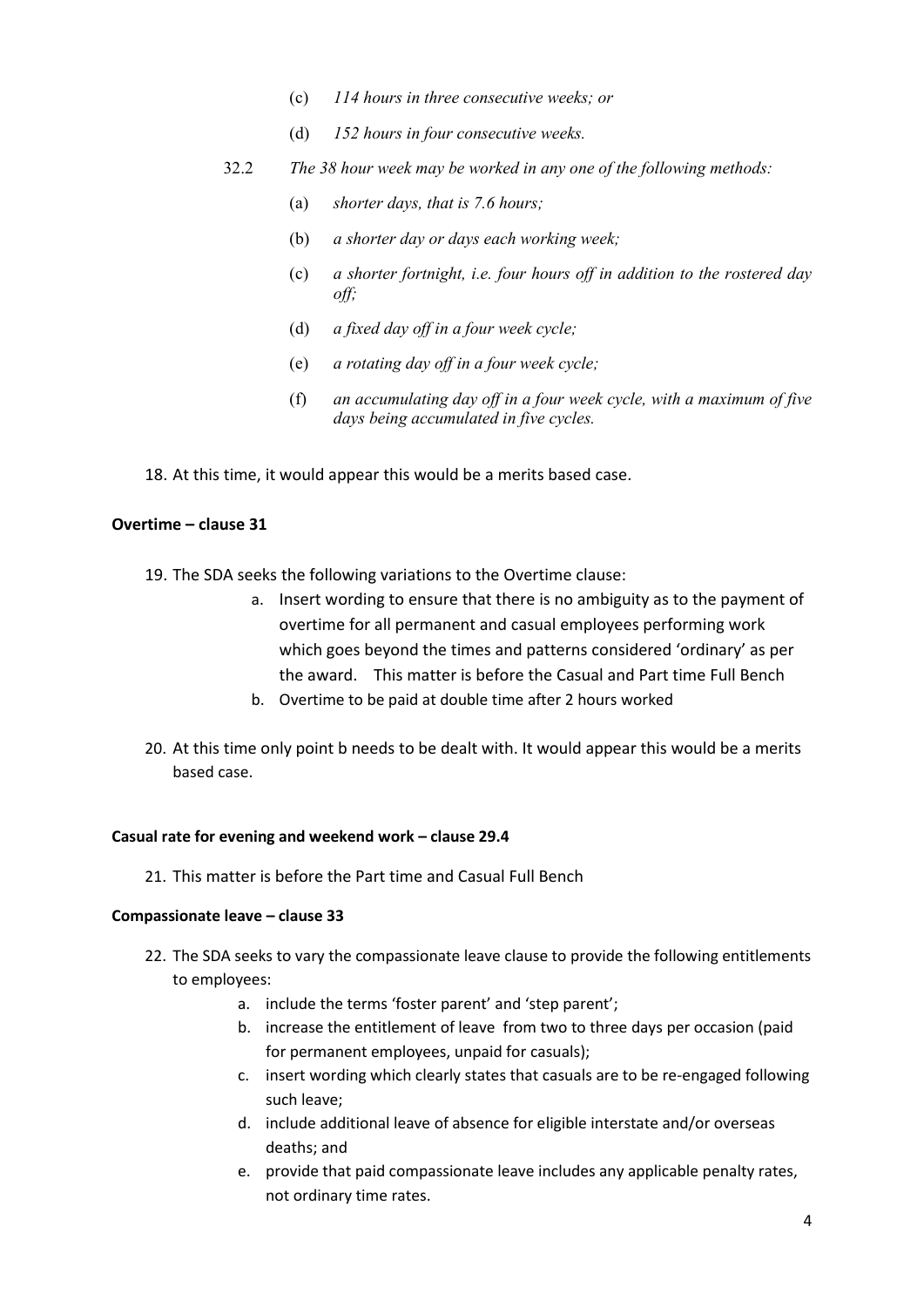23. The proposed wording of the provision would be :

*Insert new Subclause 34.2*

*Full time and part time employees shall be entitled to paid compassionate leave without deduction of pay (inclusive of any penalties).* 

- *34.2 Compassionate leave shall be granted to employees as follows:* 
	- *a) On each occasion a full-time or part-time employee is entitled to paid compassionate leave for a period not exceeding the number of hours worked by the employee in three ordinary days work and a casual employee is entitled to be unavailable for work for three days . Immediate family includes foster parents and step-parents.*
	- *b) Long Distances – where an employee is required to travel more than 300 kilometres each way, the employee shall be entitled to an additional two days of unpaid leave on each occasion,.*
	- *c) Outside Australia where an employee is required to travel outside of Australia, the employee shall be entitled to an additional 11 days of unpaid leave on each occasion.* 
		- *34.3 Casual employees are entitled to be not unavailable for work or to leave work to care for a person who is sick and requires care and support or who requires care due to an emergency.*

*Such leave is unpaid. A maximum of 48 hours absence per occasion is allowed by right with additional absence by agreement.* 

 *34.4 An employer must not fail to re-engage a casual employee because the employee has accessed the entitlement under this clause.* 

24. At this time, it would appear this would be an evidentiary and merits based case.

## **Classifications – Schedule B**

- 25. The SDA seeks to insert into the Classification structure for all employees (Hair and Beauty Employee Levels  $1 - 6$ ) wording to ensure that employees cannot be required to exhibit clothes or other fashion articles/accessories of a revealing or indecent manner, as this is not part of retail duties and functions.
- 26. The wording to be inserted would be:

*"No employee may be required to dress in a revealing or indecent manner."*

27. At this time, it would appear this would be an evidentiary and merits based case.

#### **Airport employees' allowance – NEW clause 21.x**

28. The SDA is not pursing this claim.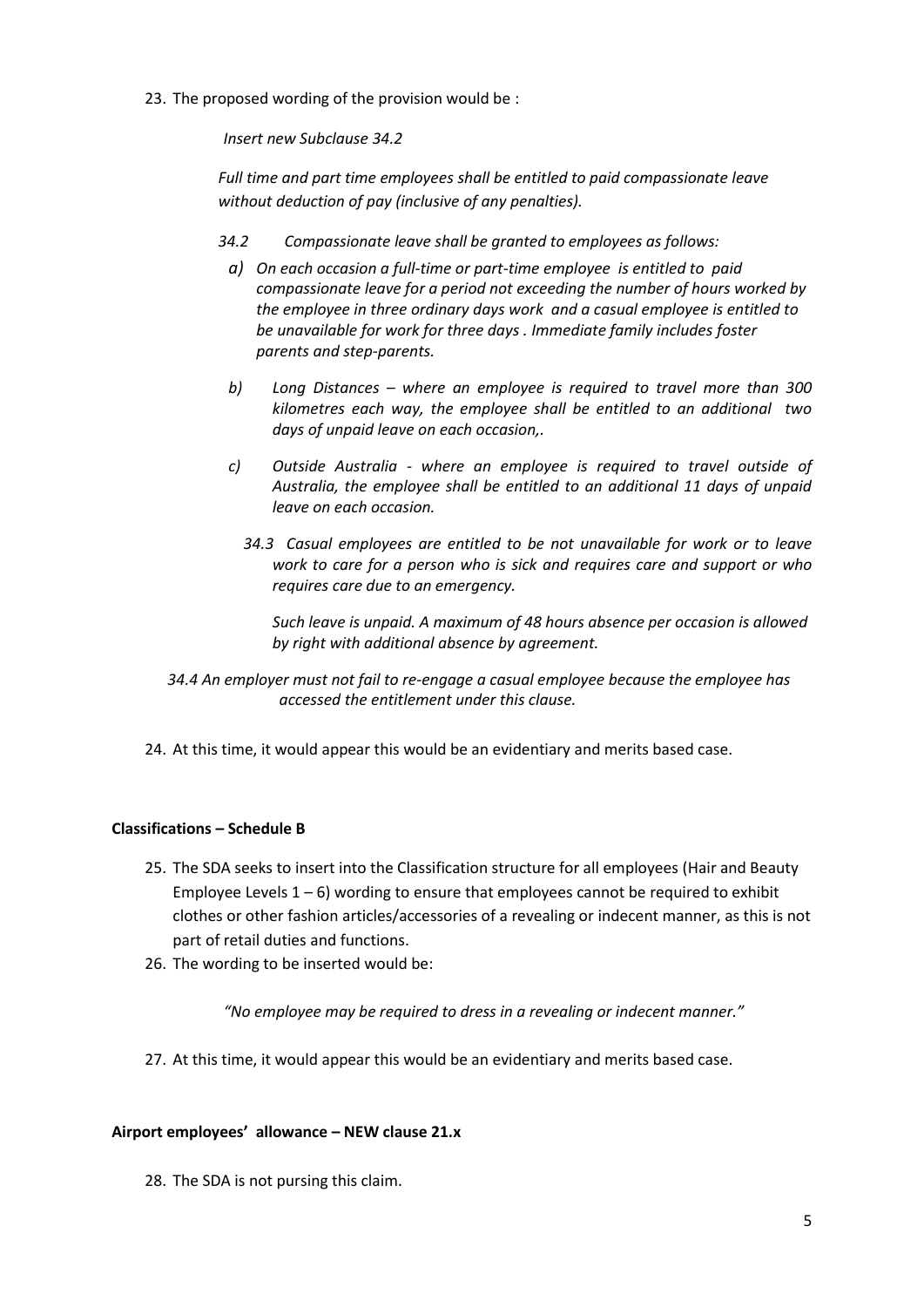#### **Blood and Bone Marrow Donor Leave – New Clause**

29. The SDA is seeking to insert a Blood and Bone Marrow Donor Leave clause into the Award.

#### Blood Donor Leave:

- 30. The new clause would provide all permanent employees with 2 hours' paid leave on a maximum of 4 occasions per year for the purpose of donating blood, and would be subject to certain notification and evidence requirements.
- 31. Casual employees would be entitled to be absent for 2 hours, on a maximum of 4 occasions per year without pay.

#### Bone Marrow Donor Leave:

- 32. The new clause would provide up to a maximum 4 days paid leave, without deduction of pay, to undertake any procedure necessary for the donation of bone marrow including blood tests for the purpose of becoming a registered donor, pre-donation procedures and the time required to be taken when a bone marrow donation is given
- 33. Casual Employees would be entitled to be absent for the equivalent time provided to permanent employees without pay.
- 34. Blood donation and bone marrow donation are essential community services which need to be supported through workplace entitlements to ensure people are able to make this donation.
- 35. The lack of minimum entitlements for this purpose restricts employees from being able to make these vital donations.
- 36. At this time, it would appear this would be an evidentiary and merits based case.
- 37. The proposed wording would be as follows:

#### *BLOOD DONOR LEAVE*

- *X.1 A permanent employee will be entitled to up to 2 ordinary hours' paid Blood Donor Leave, without deduction of pay, on a maximum of four occasions per year for the purposes of donating blood.*
- *x.2 The employee shall notify his or her Employer as soon as possible of the time and date upon which they are requesting to be absent for the purpose of donating blood.*
- *x.3 Absences will be arranged by mutual agreement between the employee and employer, taking into account the requirements of the business.*